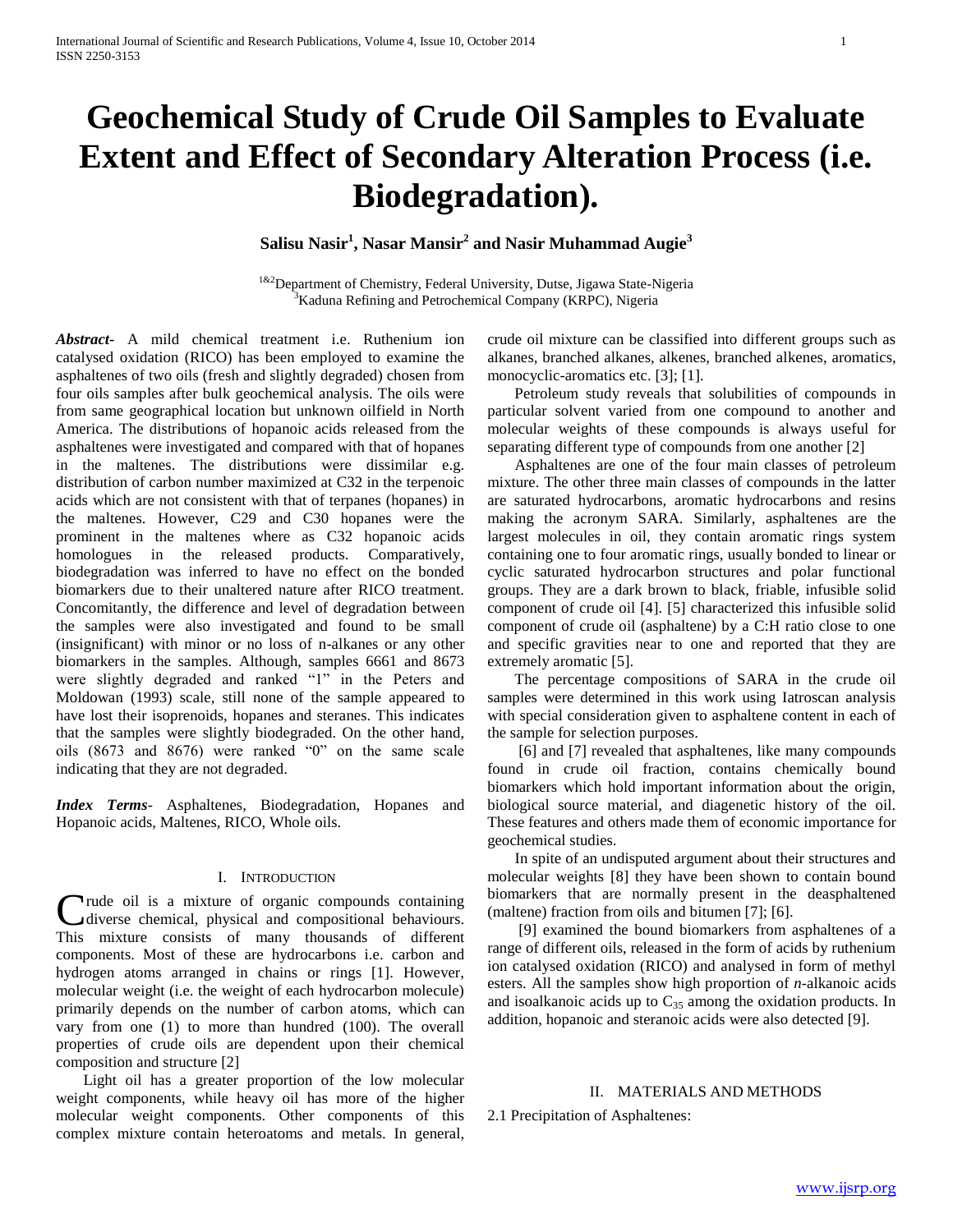For crude oils, deasphalting of the samples is usually the first step prior to further analysis. This is usually done by a standard asphaltene precipitation by alkanes like pentane, hexane or heptane. In this work, the asphaltene precipitation was conducted using *n*-hexane for cost reason. The method was adopted based on the procedure carried out by [10] although *n*-hexane was used as a precipitation solvent instead of *n*-heptane for the stated reason above.

 About 200 ml of *n*-hexane was added into a 250 ml conical flask containing about 5 g of the crude oil sample with regular swirling. The mixture was stirred for 2 hours and was allowed to equilibrate for 24 hours. It was centrifuged at 3500 ram per minute for 15 minutes and the asphaltene recovered. The supernatant (maltene) is filtered without disturbing the whole mixture and kept in a vial. The asphaltene recovered was reprecipitated with another 40 fold of *n*-hexane per gram of the sample. The mixture was sonicated for about 30 minutes and the asphaltene recovered by centrifugation. The former and the latter procedures were repeated twice to enhance recovery. The recovered asphaltene was transferred into a pre-weighed vial with minimal amount of DCM. The excess solvent was removed under stream of nitrogen and was allowed to stand at ambient temperature until evaporation completed. The amounts recovered were weighed respectively. The same precipitation procedure was repeated for another new 5 g of the same sample.

### 2.2 Cleaning of the Asphaltenes:

 Due to possibility of "trapped" maltenes and other impurities, the dried asphaltene residue recovered by precipitation was thoroughly cleaned by Soxhlet extraction using *n*-hexane in order to remove the co-precipitated maltenes. The procedure was carried out by transferring the asphaltene in to a cellulose thimble and placed in a Soxhlet apparatus and refluxed with *n*-hexane for 72 hours. The cellulose thimbles were preextracted with DCM prior to usage. The heating rate, condenser cooling rate, and fluid level of the solvent in the Soxhlet apparatus was adjusted to maintain a temperature of 30 (3 °C in the sample chamber). Contact between the asphaltenes and the solvent (*n-*hexane), the Soxhlet was enhanced by stopping the procedure once a day and the asphaltene sample crushed and mixed (Alboudwarej *et al.,* 2002).

 After the extraction, the asphaltenes were allowed to dry inside the thimble and 50 mg was taken for RICO analysis.

2.3 Thin Layer Chromatography (TLC) for whole oils and maltenes:

 About 15-20 mg of each of the four crude oil samples and maltenes were separated into saturated hydrocarbon fraction using thin layer chromatography (TLC). The maltenes were further separated in to aromatic fraction.

 The TLC plates were prepared using a 20 cm square glass plates coated with 0.5 mm thick silica gel 60G as the stationary phase. The plates were activated in an oven at a temperature of  $100^{\circ}$ C for 24 hours and then pre-eluted with DCM and oven dried.

 The crude oil samples and the maltenes were dissolved into small amounts of DCM and then spotted onto the silica plate using small pipettes. A standard was used along the side of plate in order to recognise different hydrocarbon fractions.

 Afterwards, the plates were immersed in the TLC tank containing 200 ml petroleum ether. It was kept monitored until the solvent (mobile phase) migrated to the top of the plate.

 The plates were removed and air dried and sprayed with Rhodamine-6G dye and viewed under ultra violet light (UV). The bands of saturate in the whole and saturate and aromatic fractions in the maltenes were marked while viewing under the ultra violet light (UV). It was scraped off and transferred in to short columns where it was eluted out with 15 ml petroleum ether and 15 ml DCM, evaporated using a rotary evaporator and then analysed by GC and GC-MS.

### 2.4 Ruthenium Ion Catalysed Oxidation (RICO):

 This is a chemical technique that selectively oxidises aromatic ring structures into carbon dioxide  $(CO<sub>2</sub>)$  with aliphatic moietiesis transformed to fatty acids. This technique has been commonly used to illuminate the aliphatic composition of geopolymers [7]. In this work, it has been carried out as follows. About 50 mg of asphaltene transferred into a 100 ml conical flask, it was followed by 4 ml of DCM and stirred until the asphaltene dissolves.

 Afterwards, 4 ml of acetonitrile was added followed by 5 ml of 12% aqueous sodium periodate (NaIO<sub>4</sub>). About 5 mg RuCl<sub>3</sub> was soon added and stirred for 24 hours at room temperature. Subsequently, 10 ml of DCM was added followed by 10 ml methanol and swirled.

 It was then centrifuged at 3500 rpm for 15 minutes and the supernatant decanted. The residue was washed with 15 ml DCM and 15 ml of de-ionised water and was repeated twice.

 After that, the washings were combined with the supernatant, and the organic phase was recovered using separating funnel. The aqueous phase was washed with 20 ml DCM (3x). Then the solvent was removed using rotary evaporator to about 10 ml. concurrently, 5 ml of 1M NaOH solution was added in a separating funnel and shaken rigorously.

 Afterward, the organic phase was removed and discarded, and the aqueous phase washed with  $20 \text{ ml}$  DCM  $(3x)$ . It was followed with 5 ml of 2 M HCl (50% HCl) solution (i.e. added) and shaken rigorously. The acid was extracted with 20 ml DCM (3x) and the excess solvent was removed using rotary evaporator and nitrogen below down [7].

 However, to derivertised the acids to methyl esters before analysis esterification came in to place as follows;

 *Acid Esterification;* About 1 ml DCM was used to transfer the acids into a boiling tube. It was followed by addition of 50 µl of internal standard (1 mg/ml  $C_{16}D_{31}COOH$ ). This was followed by addition of about 5 ml of 2% concentrated sulphuric acid in methanol. Some (3 to 4) anti-bumping granules were added. The mixture was refluxed on a test tube heater for 3 hours. It was allowed to cool and 10 ml of deionised water added. The methyl esters were extracted with DCM (10 ml, x3). The DCM extract was washed with 4 ml of  $2\%$  NaHCO<sub>3</sub>. The esters were dried over stream of nitrogen. Excess solvent was removed using a rotary evaporator at room temperature. The esters were transferred into a GC vial using 1 ml DCM and submitted for GC & GC-MS analyses.

2.5 Gas Chromatography: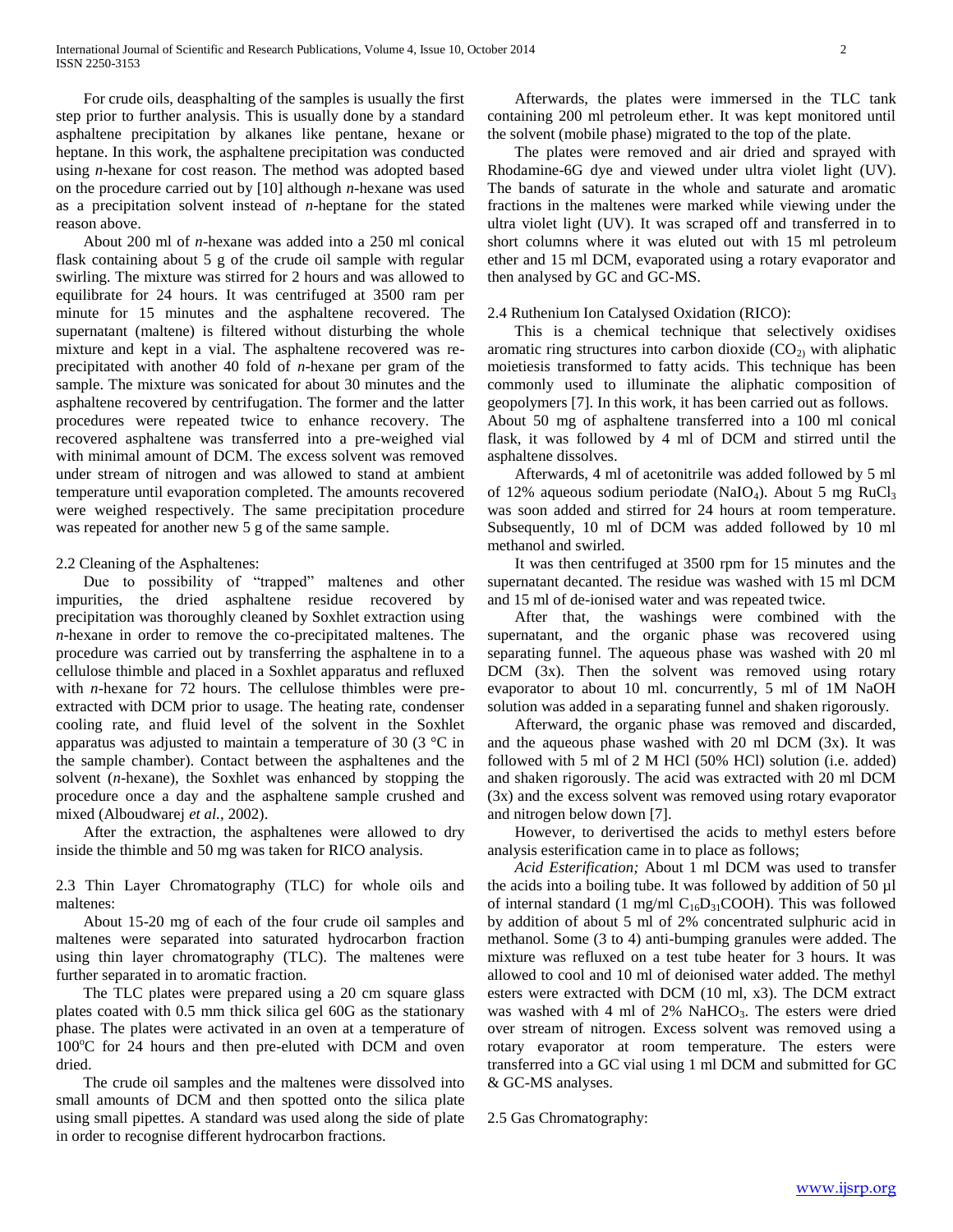This was done using an Agilent 5890 gas chromatograph (GC) instrument, which was equipped with a split/ split less inlet and an Agilent HP-5 fused silica capillary column (30m x 0.25mm I.D. x 0.25μm film thickness) to analyse the aliphatic hydrocarbon fractions. The saturates were injected on to the GC column in split/split less mode (1 min. Split less, then 30 ml/min split) by an Agilent 6890 automatic injector. The inlet temperature was 300 ºC and the detector temperature was 310 °C. The carrier gas used (hydrogen gas) was applied at constant pressure of 50 kPa and an internal flow rate of 1.5 ml/ minute. Flame ionisation detector (FID) was used as detector. However, In order to arrive at  $300^{\circ}$ C (final hold time 20 min), the GC oven was heated to 40°C (initial hold time 2 min) at 4°C ramp per minute. The data were collected and processed using a Thermo Atlas software system.

### 2.6 Gas Chromatography-Mass Spectroscopy:

 GC-MS analysis was carried out on an Agilent 7890A gas chromatograph (GC) equipped to an Agilent 5975C mass selective detector (MSD). The separation of dissimilar components was achieved by using an Agilent HP-5 fused silica capillary column (30 m x 0.25 mm I.D. x 0.25 µm film thickness). An Agilent 7683B auto sampler was used as sample

#### 6661 ali sn (5,1) Atlas,nrg\_ch02.msc2011sgcmsn,5,1,1 Acquired 21 May 2011 04:13:14

injector. The GC inlet was operated in pulsed split less mode (inlet pressure  $= 150$  kPa for 1 min split less, then inlet pressure  $= 50$  kPa with a split flow rate of 30 ml/min). For the saturated hydrocarbons, the temperature of GC oven was programmed from 50 $\rm{^{\circ}C}$  (initial hold time 5 min) to 310  $\rm{^{\circ}C}$  at 5  $\rm{^{\circ}C/min}$ , with a final hold time of 10 min. The GC inlet temperature was 280 ºC and the GC/MSD interface temperature was 300 °C. Helium gas was used as carrier at a constant flow of 1 ml/ min.

The MSD was operated in complete scan mode ( 40-550 amu/s) or in combined selected ion monitoring (SIM)/scan mode by following the conditions: electron voltage 70 eV, filament current 220 μA, source temperature 230 °C, quad temperature 150 °C, multiplier voltage 2247 V. Agilent Chemstation software was used to processed the data.

# III. RESULTS

3.1 Thin Layer Chromatography (TLC) of the whole oils:

 The saturate fraction after the TLC of the whole oils were analysed by GC and GC-MS with the results demonstrated in the subsequent figures below.



Figure 3.1 GC traces demonstrating the distribution of hydrocarbon in the saturate fraction of sample 6661. Pr=Pristane and Ph=Phytane coming immediately after  $nC_{17}$  and  $nC_{18}$  respectively.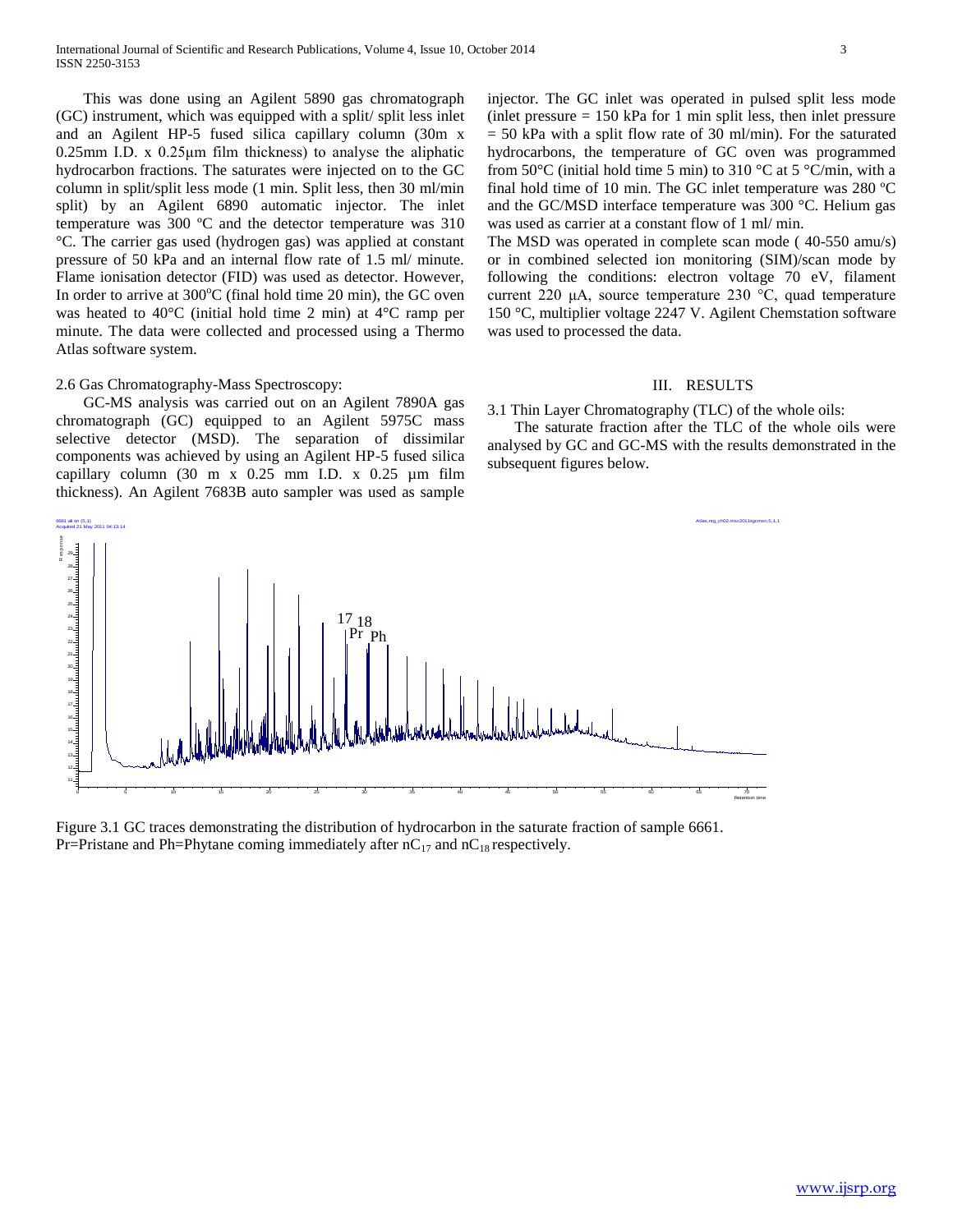![](_page_3_Figure_1.jpeg)

Figure 3.2 GC traces demonstrating the distribution of hydrocarbon in the saturate fraction of sample 8672. Pr=Pristane and Ph=Phytane coming immediately after  $nC_{17}$  and  $nC_{18}$  respectively

![](_page_3_Figure_3.jpeg)

Figure 3.3 GC traces demonstrating the distribution of hydrocarbon in the saturate fraction of sample 8673. Pr=Pristane and Ph=Phytane coming immediately after  $nC_{17}$  and  $nC_{18}$  respectively.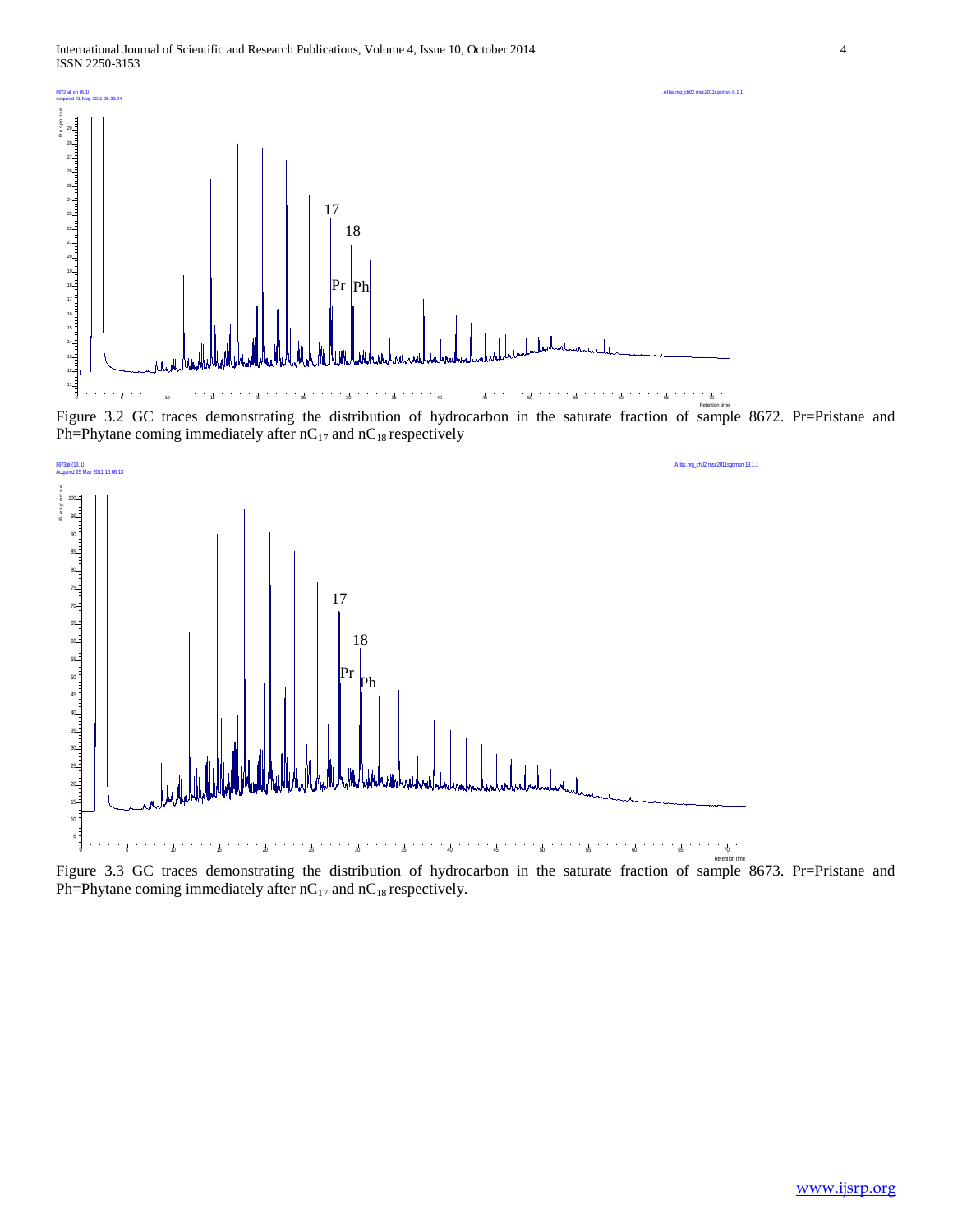![](_page_4_Figure_1.jpeg)

Figure 3.4 GC traces demonstrating the distribution of hydrocarbon in the saturate fraction of sample 8676. Pr=Pristane and Ph=Phytane coming immediately after  $nC_{17}$  and  $nC_{18}$  respectively.

 The early stages of oil biodegradation (loss of *n*-paraffins) can be readily identified by gas chromatography (GC) analysis of the oil as did in this study using  $Pr/nC_{17}$  and  $Ph/nC_{18}$  ratios [11] modified by [12].

 The *n-*alkanes in Fig. 3.1 to 3.4 exhibited a unimodal distribution for all the oils indicating similarities of the oils. There were slight systematic changes with increasing biodegradation as seen in the gas chromatograms e.g.

concentration of lower *n*-alkanes were not prominent in oil 6661 when compared to its counterpart 8676 in which the *n*-alkanes were relatively intact Fig 3.4. Based on this reason, and additionally by considering the relatively very lower UCM in sample 8676 and relatively higher UCM in 6661, the two samples were categorised as slightly degraded and non-degraded using [11] biodegradation Scale as computed in Table 3.1 and Fig. 3.5 and 3.6 below.

| S/N | <b>Sample</b> | <b>P&amp;M (1993) Ranking</b> | <b>Chemical composition</b> |
|-----|---------------|-------------------------------|-----------------------------|
|     | 6661          |                               | Lower homologous $n-$       |
|     |               |                               | alkanes depleted            |
|     | 8676          |                               | Presence of abundant        |
|     |               |                               | $n$ -alkanes                |
|     | 8673          |                               | Lower homologous $n-$       |
|     |               |                               | alkanes depleted            |
|     | 8672          |                               | Presence of abundant        |
|     |               |                               | $n$ -alkanes                |

**Table 3.1 Ranking of biodegradation in the crude oil samples. It was done in the light of [11] Biodegradation Scale.**

From the scale above, two of the samples  $(6661 \& 8673)$ were categorised as slightly degraded whereas the other two samples (8676 & 8672) as fresh non-degraded oils.

 Table 3.2 Ratios of some selected parameter (Straight chain alkanes and acyclic isoprenoids) in the saturate (aliphatic fraction) obtained after the TLC of the whole oil fraction. The ratios were calculated from the GC traces in Fig. 3.1 to 3.4 above.

| S/N          | <b>Sample</b> | <b>Pr/Ph ratio</b> | $Pr/nC_{17}$ ratio | $Ph/nC_{18}$ ratio |
|--------------|---------------|--------------------|--------------------|--------------------|
| -1           | 6661          | 1.03               | 0.89               | 1.06               |
| $\mathbf{2}$ | 8676          | 1.14               | 0.39               | 0.44               |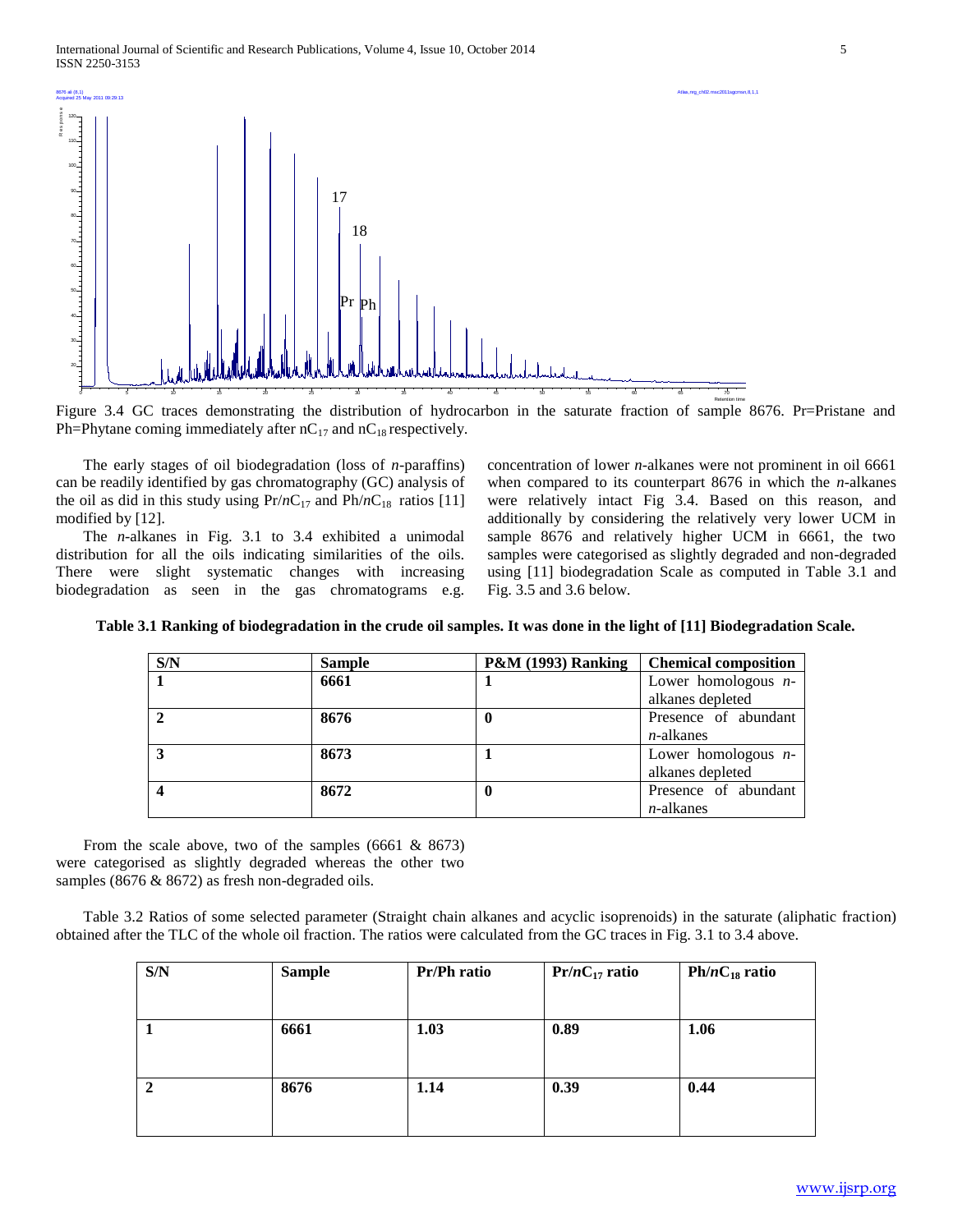| ω. | 8673 | 1.12 | 0.59 | 0.68 |
|----|------|------|------|------|
|    | 8672 | 1.00 | 0.40 | 0.49 |
|    |      |      |      |      |

 From Table 3.2 above, all the pristane/phytane ratios of the oils are almost similar with very little variation. In considering the Pr/*n*C<sub>17</sub> and Ph/*n*C<sub>18</sub> ratios, oil 6661 has relatively higher of these ratios compared to its counterparts. On the other hand, oil 8676 has the least of the ratios.

![](_page_5_Figure_3.jpeg)

**Figure 3.5 Ratio Pristane/***n***C17 against the level of biodegradation on [11] Biodegradation Scale.**

There was systematic increase of Pristane/*n*C<sub>17</sub> ratio among the oils with increasing biodegradation. Oils 6661and 8673 were having higher values of this ratios and corresponds to level "1" on the vertical axis which is the biodegradation assessment scale. However, the other two samples were having relatively lower ratios and received "0" on the vertical axis.

![](_page_5_Figure_6.jpeg)

**Figure 3.6 Level of biodegradation against Phytane/***n***C<sup>18</sup> ratio. There was systematic increase of Pristane/ nC<sup>18</sup> ratio among the oils with increasing biodegradation.**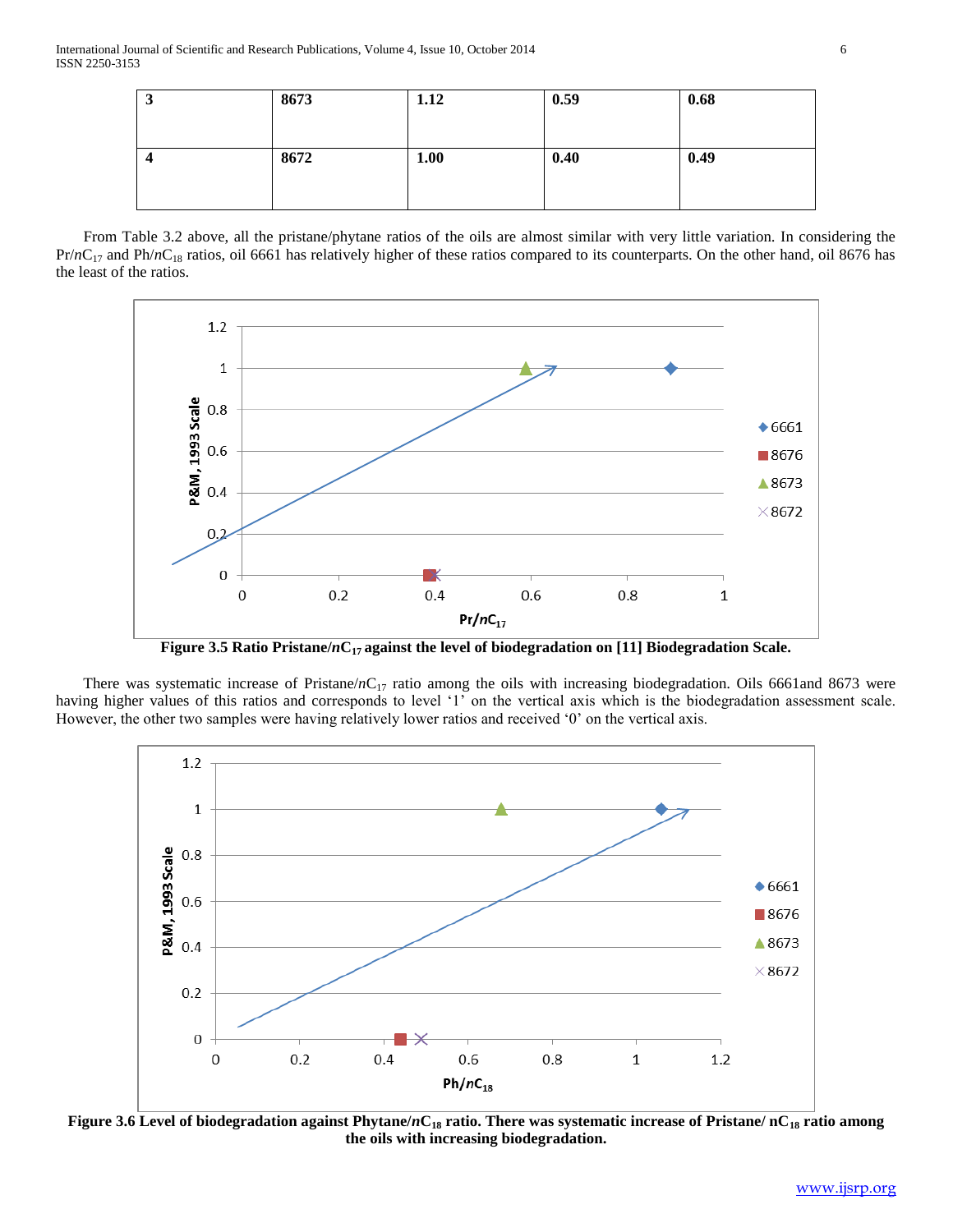Relatively, large UCM observed in Fig. 3.1 coupled with higher  $Pr/nC_{17}$  and  $Ph/nC_{18}$  ratios supported the view that sample 6661 is most biodegraded. Relative small UCM observed in Fig. 3.4 and lower  $Pr/nC_{17}$  and  $Ph/nC_{18}$  ratios as in Table 3.2 indicate that sample (8676) is least biodegraded compared to its counterparts.

 After considering the *n*-alkanes and acyclic isoprenoids as demonstrated in the previous figures above, the hopanes and steranes distributions in the oils were also considered with *m/z* 191 and 217 chromatograms displayed in the subsequent figures below;

![](_page_6_Figure_3.jpeg)

 Figure 3.7 Chromatogram (ion 191) of the saturate fraction of sample 6661 obtained after the TLC of the whole oil fraction of the sample and analysed by GC-MS. The Biomarkers (Hopanes) are marked with alphabets above the peaks. The interpretation of the alphabets (acronyms) for each peak is given below.

 $a \equiv C_{27}$  Ts,  $b \equiv C_{27}$  Tm,  $c \equiv C_{28}$ ,  $d \equiv C_{29} \alpha \beta$  hopane,  $e \equiv C_{29} \beta \alpha$  hopane,  $f \equiv C_{30} \alpha \beta$  hopane,

 $g = C_{30}\beta\alpha$  hopane, h =  $C_{31}\alpha\beta$  hopane 22S & 22R isomers,  $i = C_{31}\beta\alpha$  hopane,  $j = C_{32}\alpha\beta$  hopane 22S & 22R isomers,  $k = C_{32}\beta\alpha$ hopane, l ≡ C<sub>33</sub>αβ hopane 22S & 22R isomers, m ≡ C<sub>33</sub>βα hopane, n ≡ C<sub>34</sub>αβ hopane 22S & 22R isomers, o ≡ C<sub>35</sub>αβ hopane 22S & 22R isomers

From Fig. 3.7 above, the distribution indicate dominance of  $C_{29}\alpha\beta$  hopane and  $C_{30}\alpha\beta$  hopane and decrease as molecular weight increase i.e. from  $C_{31}αβ$  hopanes (peak h) to  $C_{35}αβ$  hopanes (peak o)

![](_page_6_Figure_8.jpeg)

 Figure 3.8 Chromatogram (ion 191) for the saturate fraction of sample 8676 obtained after the TLC of the whole oil fraction of this sample and analysed by GC-MS. The Biomarkers (Hopanes) are marked with alphabets above the peaks. The interpretation of the alphabets (acronyms) for each peak is given below.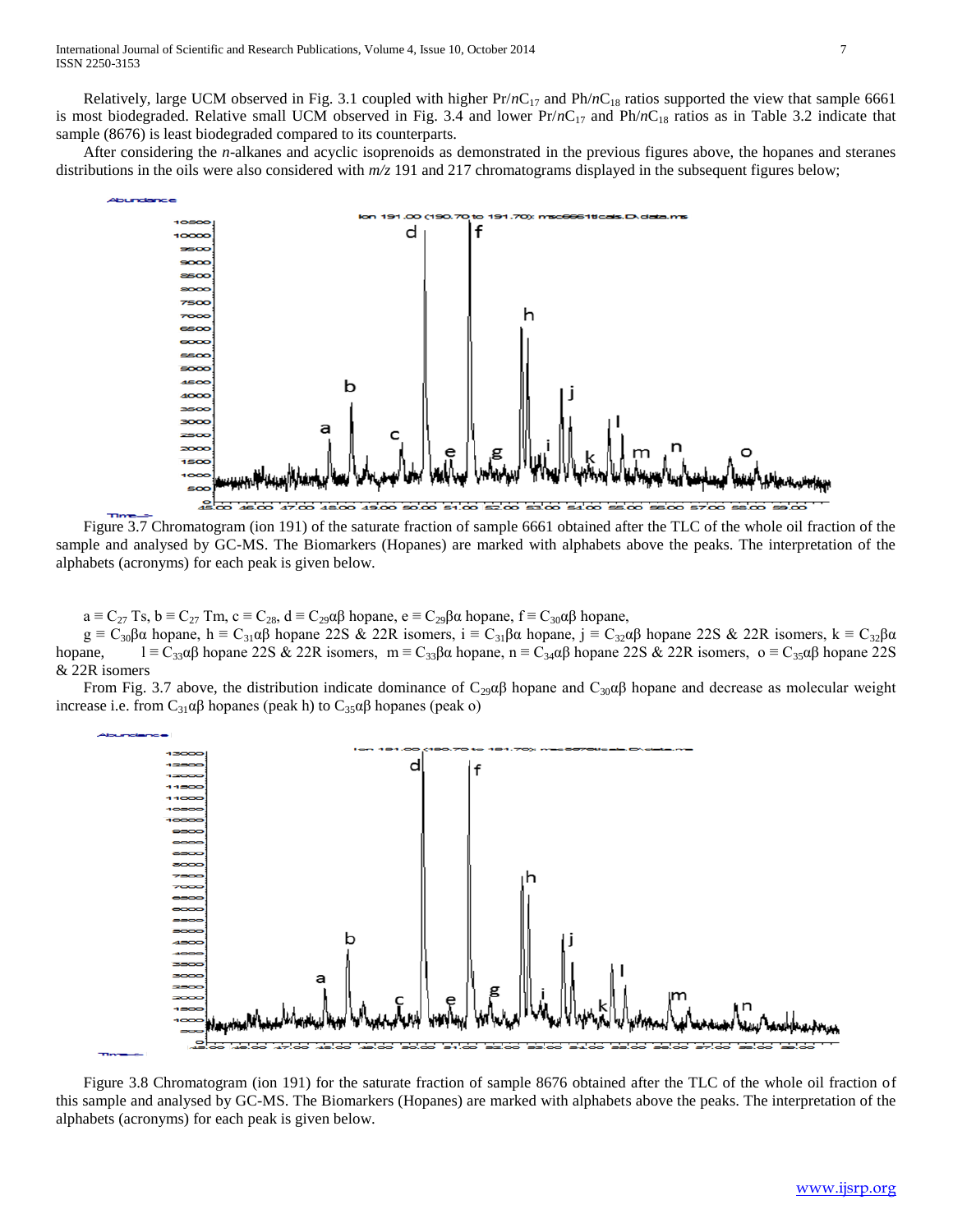$a \equiv C_{27}$  Ts,  $b \equiv C_{27}$  Tm,  $c \equiv C_{28}$ ,  $d \equiv C_{29} \alpha \beta$  hopane,  $e \equiv C_{29} \beta \alpha$  hopane,  $f \equiv C_{30} \alpha \beta$  hopane,

g =  $C_{30}$ βα hopane, h =  $C_{31}$ αβ hopane 22S & 22R isomers, i =  $C_{31}$ βα hopane, j =  $C_{32}$ αβ hopane 22S & 22R isomers, k =  $C_{32}$ βα hopane,  $l = C_{33}\alpha\beta$  hopane 22S & 22R isomers,  $m = C_{33}\beta\alpha$  hopane,  $n = C_{34}\alpha\beta$  hopane 22S & 22R isomers.

From Fig. 3.8 above, the distribution indicate dominance of C<sub>29</sub> $\alpha\beta$  hopane and C<sub>30</sub> $\alpha\beta$  hopane and decrease as molecular weight increase from  $C_{31}\alpha\beta$  hopanes (peak h) to  $C_{35}\alpha\beta$  hopanes (peak o). The distribution is similar to sample 6661 in Fig. 3.7

### 3.2 Thin Layer Chromatography (TLC) of the Maltenes:

This section demonstrates the distribution of hopanes in the maltene fractions obtained after the TLC of the maltenes

![](_page_7_Figure_7.jpeg)

 Figure 3.9 Chromatogram (ion 191) of sample 6661 obtained after the TLC of the maltene fraction of this sample and analysed by GC-MS. The biomarkers (hopanes) are marked with alphabets above the peaks. The interpretation of the alphabets (acronyms) for each peak is given below.

 $a \equiv C_{27}$  Ts,  $b \equiv C_{27}$  Tm,  $c \equiv C_{28}$ ,  $d \equiv C_{29} \alpha \beta$  hopane,  $e \equiv C_{29} \beta \alpha$  hopane,  $f \equiv C_{30} \alpha \beta$  hopane,

 $g = C_{30} \beta \alpha$  hopane,  $h = C_{31} \alpha \beta$  hopane 22S  $\alpha$  22R isomers,  $i = C_{31} \beta \alpha$  hopane,  $j = C_{32} \alpha \beta$  hopane 22S  $\alpha$  22R isomers,  $k = C_{32} \beta \alpha$ hopane,  $l = C_{33} \alpha \beta$  hopane 22S & 22R isomers, m =  $C_{33} \beta \alpha$  hopane, n =  $C_{34} \alpha \beta$  hopane 22S & 22R isomers, o =  $C_{35} \alpha \beta$  hopane 22S & 22R isomers

From Fig. 3.9 above, it is clearly observed that  $C_{29}$  and  $C_{30}$  hopanes (i.e. peak d and f) are more prominent than their counterparts. Similarly, concentrations of  $C_{31}$  to  $C_{35}$  were decreasing with increasing molecular weights (i.e. peak h to peak o)

![](_page_7_Figure_12.jpeg)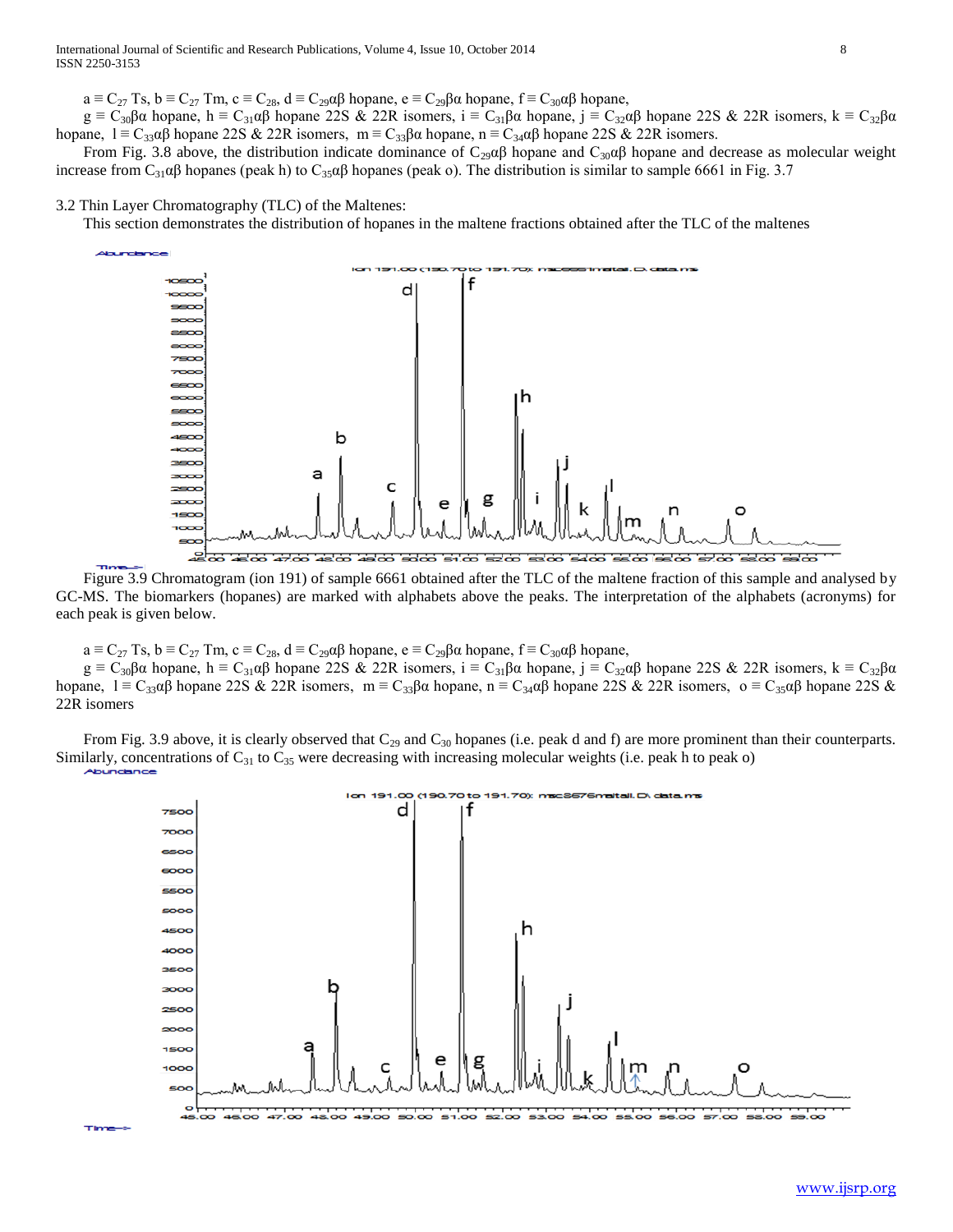Figure 3.10 Chromatogram (ion 191) of sample 8676 obtained after the TLC of its maltene fraction and analysed by GC-MS. The biomarkers (hopanes) are marked with alphabets above the peaks. The interpretation of the alphabets (acronyms) for each peak is given below.

 $a \equiv C_{27}$  Ts,  $b \equiv C_{27}$  Tm,  $c \equiv C_{28}$ ,  $d \equiv C_{29} \alpha \beta$  hopane,  $e \equiv C_{29} \beta \alpha$  hopane,  $f \equiv C_{30} \alpha \beta$  hopane,

 $g \equiv C_{30}\beta\alpha$  hopane, h  $\equiv C_{31}\alpha\beta$  hopane 22S & 22R isomers,  $i \equiv C_{31}\beta\alpha$  hopane,  $j \equiv C_{32}\alpha\beta$  hopane 22S & 22R isomers,  $k \equiv C_{32}\beta\alpha$ hopane,  $l = C_{33}\alpha\beta$  hopane 22S & 22R isomers, m =  $C_{33}\beta\alpha$  hopane, n =  $C_{34}\alpha\beta$  hopane 22S & 22R isomers, o =  $C_{35}\alpha\beta$  hopane 22S & 22R isomers

From Fig. 3.10 above, it is clearly observed that  $C_{29}$  and  $C_{30}$  (i.e. peak d and f) hopanes are more prominent than their counterparts. Similarly, concentrations of  $C_{31}$  to  $C_{35}$  were decreasing with increasing molecular weights (i.e. peak h to o). However, the distributions of all the hopanes were similar to oil 6661 in Fig. 3.9 above reaffirming their similar source.

# 3.3 Results of the RICO generated products:

 The results displayed in this section are the hopanoic acids and *n*-alkanoic acid methyl esters released by RICO. The hopanoic acids were used for comparison study with distribution of hopanes in the maltenes. Whereas *n*-alkanoic acids with *n*-alkanes in whole oil.

![](_page_8_Figure_7.jpeg)

(a) Distribution of terpanoic acids methyl esters from the RICO of asphaltene (sample 6661)

Figure 3.11  $m/z$  191 demonstrating the terpanoic acid methyl esters in asphaltene released after RICO treatment, in oil sample 6661 from North America. G refers to gammaceranoic acid. C<sub>31</sub> refers to C<sub>31</sub> hopanoic acid methyl ester, x to 17 α(H), 21 β(H) hopanoic acid methyl ester, the former is 22S, the latter is 22R.• , 17 β(H), 21 a(H) moretanoic acid methyl ester, the former is 22S, the latter is 22R, others are the same, peak assignment after [13].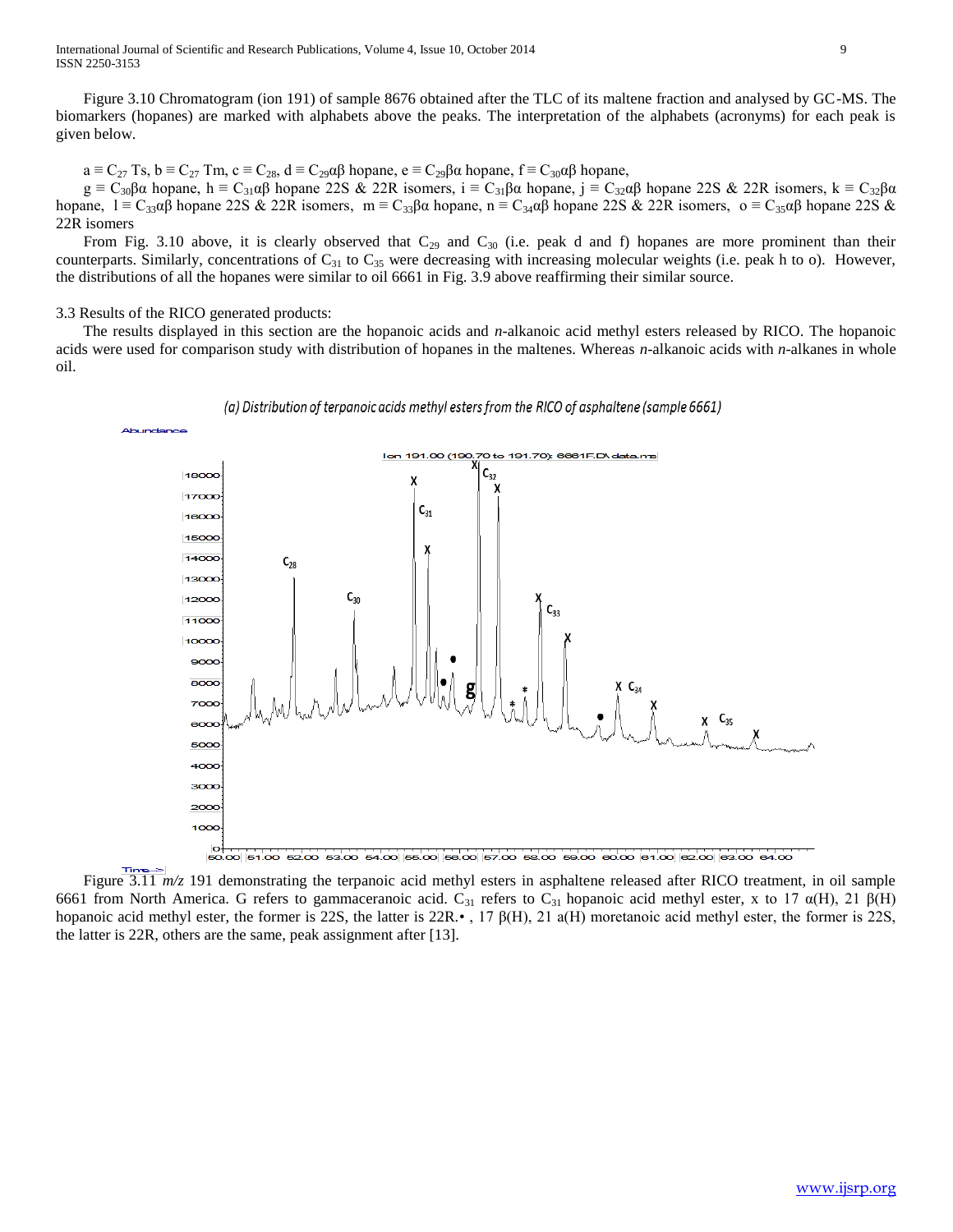![](_page_9_Figure_1.jpeg)

(a) Distribution of terpanoic acids methyl esters from the RICO of asphaltene (sample 6661)

![](_page_9_Figure_3.jpeg)

![](_page_9_Figure_4.jpeg)

 Figure 3.12 *m/z* 191 demonstrating the comparison of the terpanes in saturate of the maltene (deasphaltene fraction) and the terpanoic acid methyl esters in asphaltene released after RICO treatment, in the oil sample 6661 from North America. G in terpanoic refers to gammacerane.  $C_{31}$  in asphaltene refers to C<sub>31</sub> hopanoic acid methyl ester, x to 17  $\alpha$ (H), 21 β(H) hopanoic acid methyl ester, the former is 22S, the latter is  $22R.\bullet$ , 17  $\beta(H)$ , 21 a(H) moretanoic acid methyl ester, the former is 22S, the latter is 22R, others are the same, peak assignment after [13].

From Fig. 3.11 demonstrated above, there was no  $C_{36}$ hopanoic acid in the RICO products and this could be due to none addition of extra carbon from oxidative degradation of the asphaltene aromatic moiety. Similarly, no  $C_{36}$  hopane was observed in the maltene.

## IV. DISCUSSION

 4.1 Distributions of Biomarker e.g. *n-*alkanes, isoprenoids, hopanes and steranes in the whole oils and maltenes fractions-TLC:

 According to [14] *n*-alkanes are the saturated hydrocarbon that are easily destroyed by bacteria, hence biodegraded oil can be characterised by absence or very low concentration of these compounds. Several indices can be used to determine extent of biodegradation e.g. C30αβ hopane/(Pr+Ph), C29αβ-25 norhopane/C30αβ hopane, Pr/*n*C<sub>17</sub> and Ph/*n*C<sub>18</sub>. In this work, the extent of biodegradation was determined using ratios involving *n*-alkanes and isoprenoids compounds e.g.  $Pr/nC_{17}$  and  $Ph/nC_{18}$ . This is because the latter are more useful when determining early stage of oil biodegradation [15]; [16]. The ratios are based on the reason that *n*-alkanes are more prone to biodegradation than isoprenoids. In this study, the ratios were observed to increase with increasing biodegradation as presented in Table 3.2 and Fig. 3.5 to 3.6.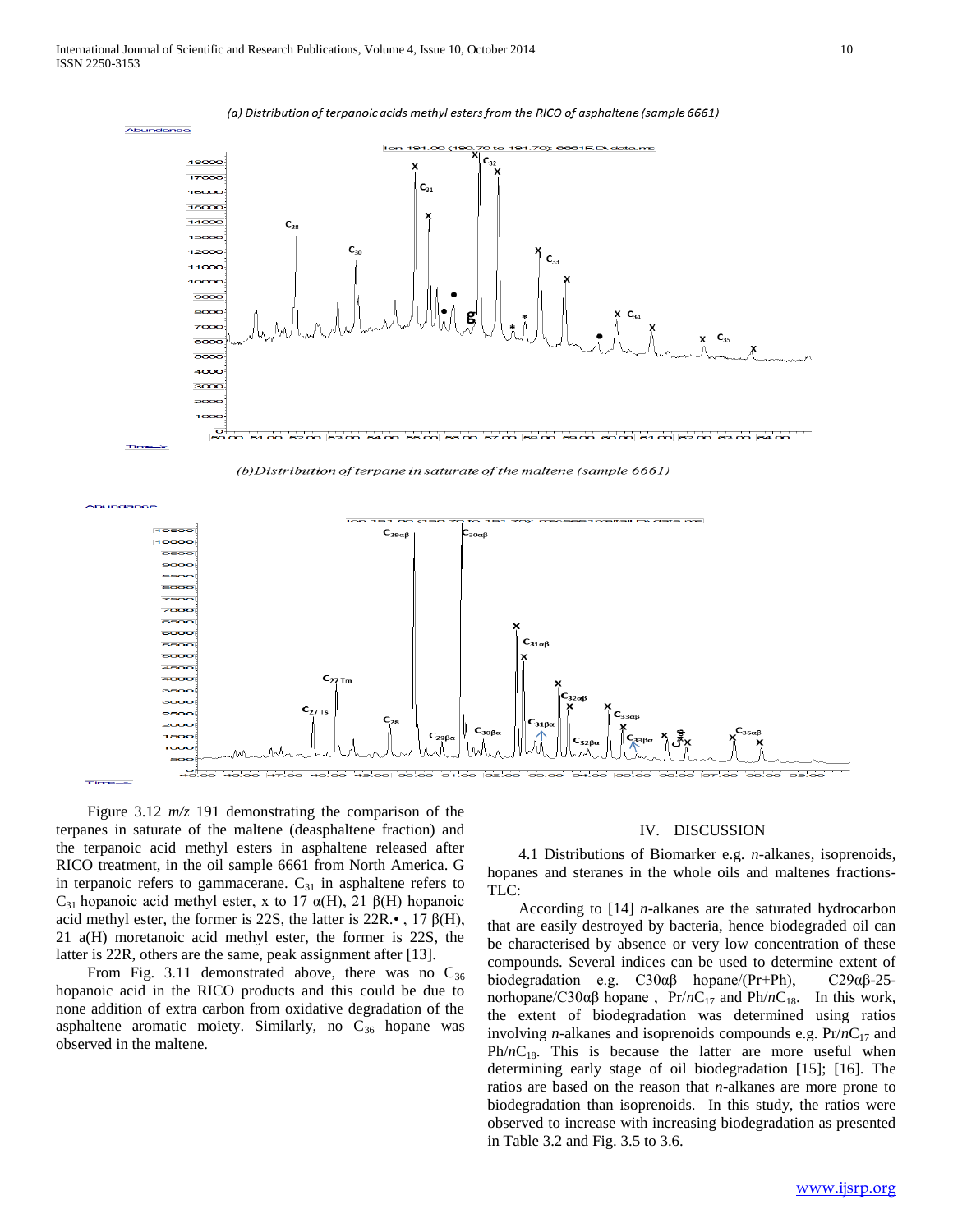The gas chromatograms of the saturate fractions of the four oils from North America obtained after the TLC of the whole oil fraction Fig. 3.1 to 3.4 are dominated by *n*-alkanes in the range of  $nC_{11}-nC_{35}$ , maximizing at  $nC_{13}$  or  $nC_{14}$  and in some cases extend up to  $nC_{37}$  as equally shown in Fig. 3.4.

 After exhaustive analysis, all of the four oil samples showed slight to no biodegradation on a lately proposed biodegradation ranking scale based on considering the biomarkers [11]. This was demonstrated in Table 3.1 and Fig. 3.5 to 3.6. According to the scale, non-degraded oils are ranked "0" where *n-* alkanes, isoprenoids, steranes, diasteranes, and hopanes are all unaltered and were all clearly identifiable in the extract with no UCM observed Fig. 3.2 and 3.4 and Table 3.1. These features correspond to sample 8676 and 8672 respectively. On the other hand, two of the samples (6661 and 8673) were ranked "1" in the scale as presented in Table 3.1, indicating slight or early stage of degradation due to partial depletion of fewer lower *n*-paraffins. Similarly, presence of relatively large unresolved complex mixture (UCM) in sample 6661 supports the notion of its biodegradation whereas absence of UCM in 8676 and presence of *n-*alkanes and acyclic isoprenoids that were recorded in abundance in gas chromatograms of oil 8676 indicate that the latter oil was not biodegraded. Generally speaking, nonbiodegraded oil can be found in reservoirs with a very recent oil charge and can also occur in sediments which are rapidly deposited [17]. Concurrently, the  $Pr/nC_{17}$  and  $Ph/nC_{18}$  ratios for the oils computed in Table 3.2 also confirmed that oil 6661 is relatively the most biodegraded due to relatively higher values of these ratios whereas 8676 least degraded due to lower ratios of  $Pr/nC_{17}$  and  $Ph/nC_{18}$ .

 Evidently, as presented in Fig. 3.1, biodegradation was shown to have been very mild and not adequately severe to have affected isoprenoids, hopanes and steranes distributions. Likewise, demethylated hopanes (i.e. 25-norhopanes), considered to be either the result of hopanes biodegradation or their unmasking through their resistance to microbial attack [15]; [18]; [19]; [20]; [21] were not identified. Therefore, absence of 25norhopane in sample 6661 which is believed to be present in severely degraded crude oils [15]; [22] indicate that sample 6661 is slightly degraded.

 Furthermore, in comparison of abundance and distribution of *n-*alkanes in the saturated hydrocarbons of the whole oils Fig. 3.1 to 3.4 with *n*-alkanoic acid methyl esters in the asphaltene after RICO Fig. 3.11 it could be seen that the short chain *n*alkanoic acids were more abundant and ranges from  $nC_7-nC_{31}$ compared to their counterparts *n*-alkanes in the whole oils. This implies that the asphaltene within its structure has protected the bonded biomarkers from secondary alteration process i.e. biodegradation.

### V. CONCLUSION

 Whole oils GCs analysis showed a progressive increase in biodegradation in two of the oils (6661 & 8673) and the decline of their quality. The difference in level of biodegradation amongst the oils was small. However, increasing pristane  $/nC_{17}$ and phytane/ $nC_{18}$  observed in sample 6661 and 8673 demonstrate the preference for *n*-alkanes over isoprenoids in biodegradation. The other two oils (8672 & 8676) were not biodegraded based on

Peters and Moldowan (1993) biodegradation scale. Moreover, the abundance of hopanes in the maltenes indicates a contribution from bacteria to the oil shale organic matter. Similarly, the calculated biomarker indices indicate that the oils trail from mature oil source and 6661 and 8673 have undergone a very low biodegradation.

#### ACKNOWLEDGEMENTS

 We would like to express our earnest appreciations to Dr Geoff D. Abbott (our teacher) of Petroleum Geochemistry department of the University of Newcastle upon Tyne, UK, for the provision of samples and his proficient support during this work. We would also like to thank Ian Harrison, Paul Donohoe, Berni Bowler, for their expertise assistance during GC and GC-MS analysis in their well equipped laboratory located inside Drummond building, Newcastle University upon Tyne, UK.

 Finally, our sincere appreciation goes to Petroleum Technology Development Fund (PTDF) Nigeria for granting us the scholarship to undertake this research during our MSc studies in the United Kingdom.

#### **REFERENCES**

- [1] P. Behrenbruch, and T. Dedigama, Classification and Characterisation of Crude Oils Based on Distillation Properties, Petroleum Science and Engineering, 57, 2007, 166-180.
- [2] J.G. Speight, The Chemical Nature of Petroleum Asphaltenes, In Characterization of Heavy Crude Oils and Petroleum Residues (Ed.), Coll., 40, (Technip: Paris, 1984) 32-41.
- [3] J. Beens, J. Blomberg, and J. Schoenmakers, Proper Tuning of Comprehensive Two-Dimensional Gas Chromatography (Gc6gc) to Optimize the Separation of Complex Oil Fractions, Journal of High Resolution Chromatography, 23, 2000, 182-188.
- [4] E. E. Wolf, and F. Alfani, Catalysts Deactivation by Coking, Catalysis Reviews, Science and Engineering, 24, 1982, 329-371.
- [5] O. C. Mullins, 1990. Asphaltenes in Crude Oil: Absorbers/or Scatterers in the Near Infrared Region? Analytical Chemistry, 62, 1990, 508-514.
- [6] O. P. Strausz, T. W. Mojelsky, E. M. Lown, I. Kowalewski, and F. Behar, Structural Features of Boscan and Duri Asphaltenes. Energy and Fuels, 13, 1999, 228-247.
- [7] P. Peng, A. Morales-Izquierdo, E. M. Lown, and O.P. Strausz, Chemical Structure and Biomarker Content of Jinghan Asphaltenes and Kerogens, Energy and Fuels, 13, 1999b, 248-265.
- [8] O. C. Mullins, E. Y. Sheu, A. Hammani, and A. G. Marshall, (Eds.), Asphaltenes, Heavy Oils, and Petroleumics (Springer, USA, 2007).
- [9] P. Peng, J. Fu, G. Sheng, A. Morales-Izquierdo, E. M. Lown, O. P. Strausz, Ruthenium-Ions-Catalyzed Oxidation of an Immature Asphaltene: Structural Features and Biomarker Distribution, Energy and Fuels, 13, 1999a, 266-277.
- [10] H. Alboudwarej, J. Beck, W. Y. Svrcek, and H. W. Yarranton, Sensitivity of Asphaltene Properties to Separation Techniques, Energy and Fuels, 16, 2002, 462- 469.
- [11] K. E. Peters, and J. M. Moldowan, The Biomarker Guide, Interpreting Molecular Fossils in Petroleum and Ancient Sediments (Prentice Hall, 1993).
- [12] L. M. Wenger, C. L. Davis, and G. H. Isaksen, Multiple Controls on Petroleum Biodegradation and Impact in Oil Quality, Spe Reservoir Evaluation and Engineering, 5, 2002, 375-383.
- [13] X. Guanjun, Z. Dajiang, and W. Peirong, Using the Biomarker Bonded on the Asphaltenes for Biodegraded Oil-Source Correlation, Chinese Science Bulletin, 28, 2003, 300-304.
- [14] K. E. Peters, C. C. Walters, and J. M. Moldowan, The Biomarker Guide, 1 and 2 (2nd Ed.), (Cambridge University Press, Cambridge, 2005) 1155.